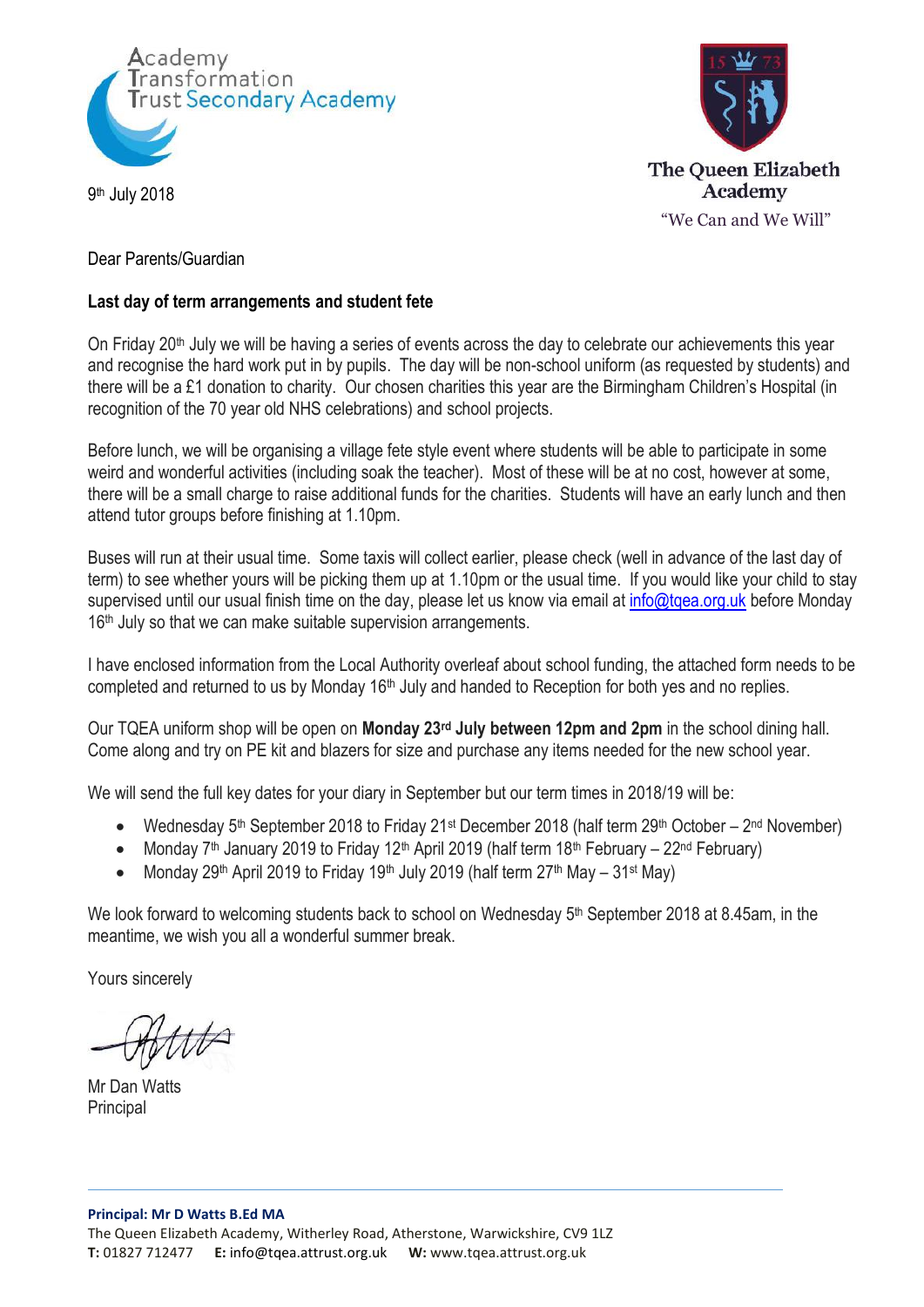#### Dear Parent/Guardian

We want to make sure that we are providing your child with the best education and support we can. Healthy school food has obvious health benefits and can help pupils establish healthy habits for life. Healthy school food can also help to improve pupils' readiness to learn.

Families who receive certain benefits may be eligible for free school meals. Your child is eligible for free school meals if you're in receipt of one of the following benefits:

- Universal Credit with an annual net earned income of no more than £7,400.
- Income Support
- Income-based Jobseeker's Allowance
- Income-related Employment and Support Allowance
- Support under Part 6 of the Immigration and Asylum Act 1999
- The guarantee element of Pension Credit
- Working Tax Credit run-on (paid for the four weeks after you stop qualifying for Working Tax Credit)
- Child Tax Credit (with no Working Tax Credit) with an annual income of no more than £16,190

How does it work? - Monies (currently £2.20 per school day, this usually rises each September) go into your child's lunch fund pot (which sits adjacent to the pot containing monies put on by yourself, via parentpay or paid into the cash machines in school). The money stays separate and any left-over goes back to the Local Authority after each lunchtime. Students buy food using their fingerprint at our till points.

Free school meal monies (used for lunchtimes only) come into the account at midday, any unused funds will go back out at 2pm leaving a zero balance each day

Monies paid in by parent via parent-pay or cash paid in the machine in school. This can be used at break time for snacks, or as additional money at lunchtimes if the free school monies have all been used.

Food is purchased at the till points using the student's fingerprint, this means the source money has come from is not identifiable.

**Registering for free meals could also raise an extra £900 for your child's secondary school**, this funds valuable support like extra tuition, additional teaching staff or after school activities. This additional money is available from central government for every child whose parent is receiving one of the benefits listed above.

To check if your child is eligible, we need information about you and your child. Please complete this form and return to Reception by Monday 16<sup>th</sup> July 2018.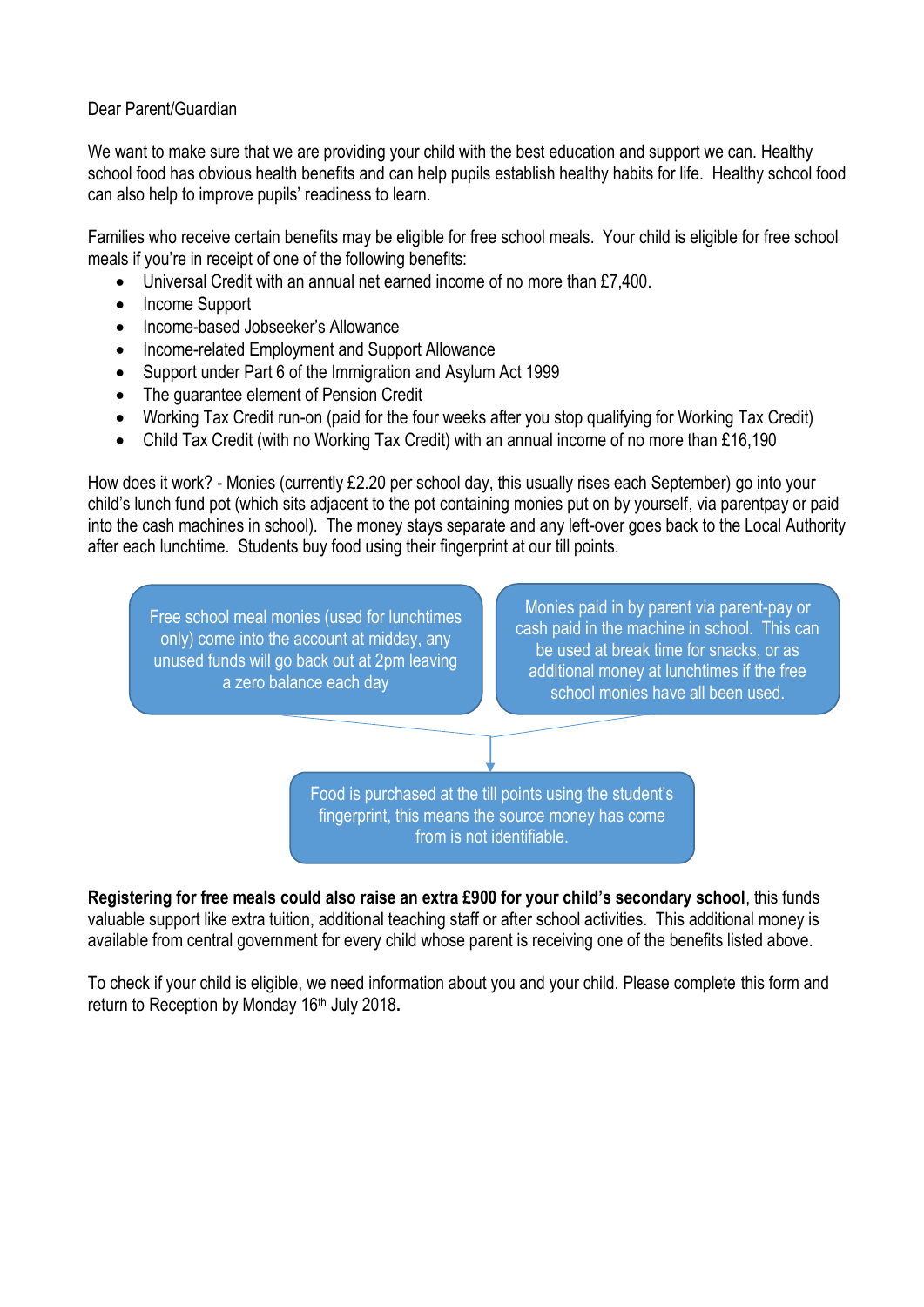#### **ABOUT YOUR CHILD/CHILDREN**

| Child's Last Name | Child's First Name | Child's Date of Birth |        |               | Name of School |
|-------------------|--------------------|-----------------------|--------|---------------|----------------|
|                   |                    |                       | M<br>M | WWW<br>V      | <b>TQEA</b>    |
|                   |                    |                       | M M    | <b>W</b><br>V | <b>TQEA</b>    |
|                   |                    |                       | M<br>M | <b>W</b><br>V | <b>TQEA</b>    |

#### **PARENT/GUARDIAN DETAILS**

|                                                   | Parent/Guardian 1 |     |      | Parent/Guardian 2 |     |      |
|---------------------------------------------------|-------------------|-----|------|-------------------|-----|------|
| Last name                                         |                   |     |      |                   |     |      |
| <b>First Name</b>                                 |                   |     |      |                   |     |      |
| Date of Birth                                     | D D               | M M | YYYY | DD                | M M | YYYY |
| National Insurance Number*                        |                   |     |      |                   |     |      |
| National Asylum Support Service<br>(NASS) Number* |                   |     |      |                   |     |      |
| Daytime Telephone Number                          |                   |     |      |                   |     |      |
| Mobile Number                                     |                   |     |      |                   |     |      |
| Address                                           |                   |     |      |                   |     |      |
|                                                   | Postcode:         |     |      | Postcode:         |     |      |

# **FAMILY INCOME AND BENEFIT DETAILS**

If you receive any of the benefits listed below, please place an X in this box.

- Income Support
- Income-based Jobseekers Allowance
- Income-related Employment and Support Allowance
- Support from NASS under part 6 of the Immigration and Asylum Act 1999
- the guarantee element of Pension Credit
- Child Tax Credit (with no Working Tax Credit)
- Working Tax Credit run-on
- **Universal Credit**

## **Universal Credit**

| If you are in receipt of Universal Credit, is your net earned family income over £7,400 per year? (Please place an |  |  |
|--------------------------------------------------------------------------------------------------------------------|--|--|
| X in the appropriate box).                                                                                         |  |  |

Your net earned income is your household income after taxes and deductions. It does **not** include income through Universal Credit or other benefits that you may receive.

| - - |  |
|-----|--|
|     |  |

| Yes | No | Unsure |
|-----|----|--------|
|     |    |        |

# **Child Tax Credit**

If you are in receipt of **Child Tax Credit,** is your joint gross annual income over £16,190 per year? (Please place an X in the appropriate box).

Your joint gross income is your household income before taxes are taken into account. **Unsure** 

| r es | INO. | ı |
|------|------|---|
|      |      |   |
|      |      |   |